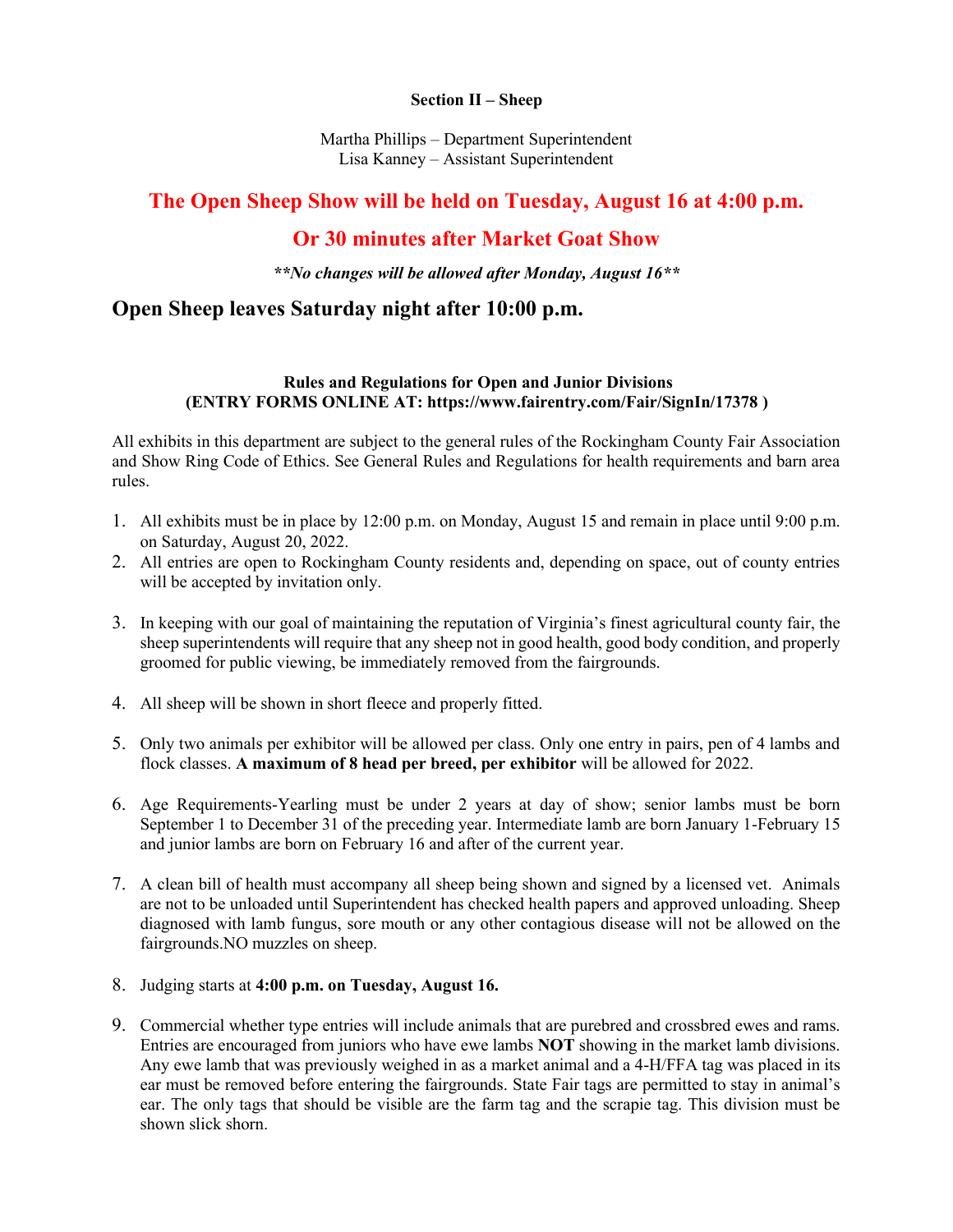- 10. Fresh water will be provided to sheep at all times by the exhibitor.
- 11. All sheep must be properly identified with an Official USDA Tag upon arrival at the fair.
- 12. Tack space will be eliminated to insure we have proper housing for the animals. No tack will be allowed until after noon on Monday and will be assigned by Superintendents. No more than one (1) day supply of feed and hay will be kept in the tack area. All bedding and extra feed must be kept in trailer or brought from home each day. All tack, as space permits, will be shared by several exhibitors.
- 13. No more than 2-3 animals per pen. Overcrowding will not be tolerated.
- 14. Unfortunately, fitting areas may need to be in a designated area this year. In such an event, all fitting areas are to be cleaned and free from trash and wool after each fitting session.
- 15. Exhibitors will be responsible for disposing of wool to the designated area in the back of the barn (DO NOT PLACE WOOL AND WET BEDDING IN TRASH CANS).
- 16. Exhibitors entering animals, and in the event they are not brought to the fair, will **forfeit pen space**  with no refund. Refunds will only be made with a veterinarian's signed statement. Superintendent will reallocate extra pen space.

### 17. **REGISTRATION AND HEALTH PAPERS MUST BE PRESENTED AT CHECK IN.**

Entries must be received **no later than July 1, 2022**. Online forms and payment only at <https://www.fairentry.com/Fair/SignIn/17378> Help Information is at https://www.rockinghamcountyfair.com/p/fair-info/fair-entry Refunds will only be made with a veterinarian's signed statement.

| <b>Premiums are as follows:</b> |                   |
|---------------------------------|-------------------|
| $1st$ place - \$14              | $4th$ place - \$8 |
| $2nd place - 12$                | $5th$ place - \$6 |
| $3rd$ place - \$10              |                   |